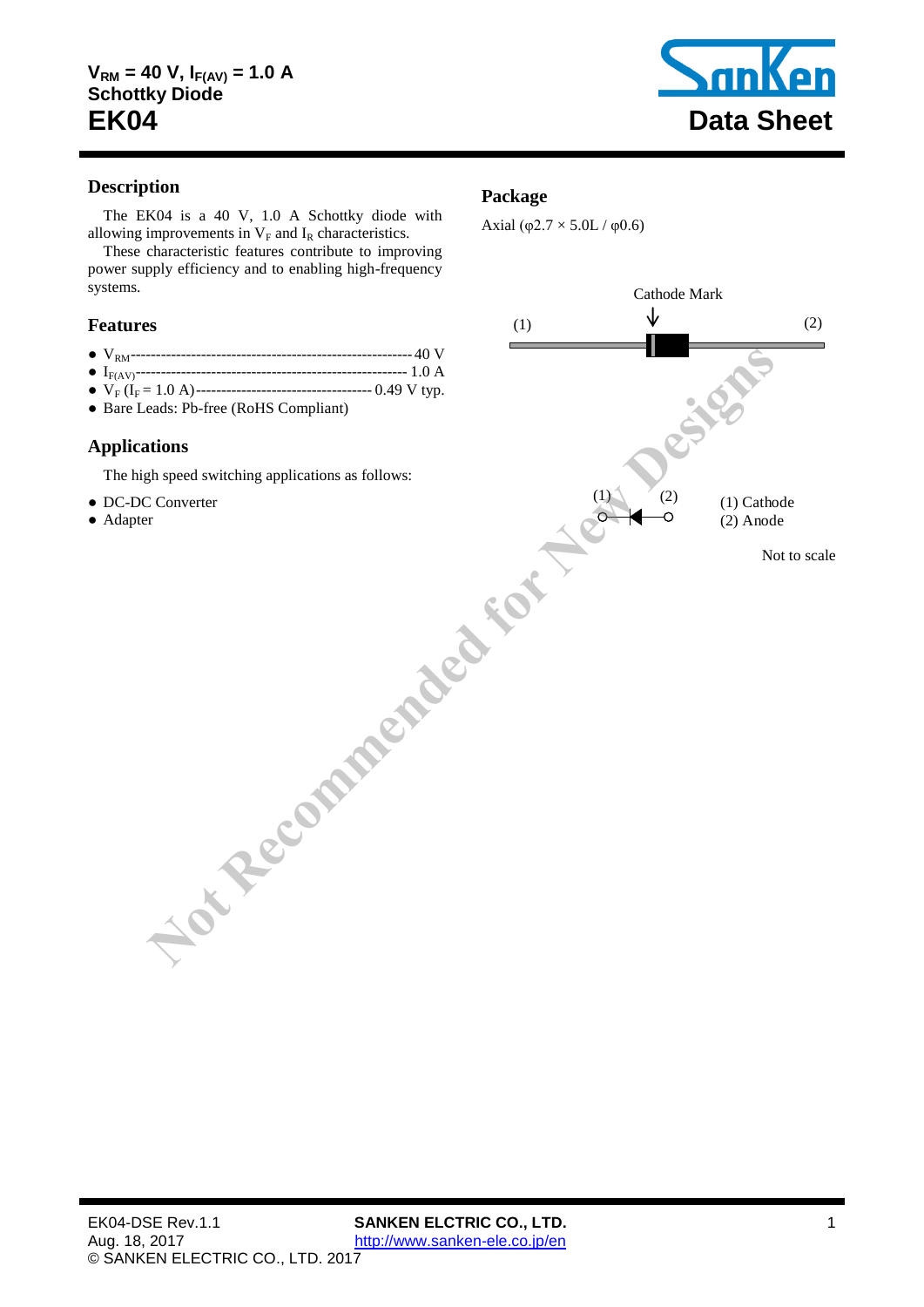# **Absolute Maximum Ratings**

Unless otherwise specified,  $T_A = 25 °C$ .

| Parameter                         | Symbol           | Rating       | Unit            | Conditions                                            |
|-----------------------------------|------------------|--------------|-----------------|-------------------------------------------------------|
| Peak Repetitive Reverse Voltage   | $\rm V_{RSM}$    | 45           | V               |                                                       |
| <b>Repetitive Reverse Voltage</b> | $\rm V_{RM}$     | 40           |                 |                                                       |
| <b>Average Forward Current</b>    | $I_{F(AV)}$      | 1.0          | A               | See Figure 2 and Figure 3                             |
| <b>Surge Forward Current</b>      | I <sub>FSM</sub> | 40           | A               | Half cycle sine wave,<br>positive side, 10 ms, 1 shot |
| $I^2$ t Limiting Value            | $I^2t$           | 8.0          | $A^2s$          | $1 \text{ ms} \leq t \leq 10 \text{ ms}$              |
| Junction Temperature              | $T_{\rm I}$      | $-40$ to 150 | $\rm ^{\circ}C$ |                                                       |
| <b>Storage Temperature</b>        | $T_{STG}$        | $-40$ to 150 | $\rm ^{\circ}C$ |                                                       |

## **Electrical Characteristics**

| Unless otherwise specified, $T_A = 25$ °C.               |               |                                 |      |      |      |                    |
|----------------------------------------------------------|---------------|---------------------------------|------|------|------|--------------------|
| Parameter                                                | Symbol        | Conditions                      | Min. | Typ. | Max. | Unit               |
| Forward Voltage Drop                                     | $V_{\rm F}$   | $I_F = 1.0 A$                   |      | 0.49 | 0.55 |                    |
| Reverse Leakage Current                                  | $I_{R}$       | $V_R = V_{RM}$                  |      |      | 5.0  | mA                 |
| Reverse Leakage Current<br><b>Under High Temperature</b> | $H \cdot I_R$ | $V_R = V_{RM}$ , $T_J = 150 °C$ |      |      | 35   | mA                 |
| Thermal Resistance <sup>(1)</sup>                        | $R_{th(J-L)}$ | See Figure 1                    |      |      | 20   | $\rm ^{\circ}$ C/W |

<span id="page-1-3"></span><span id="page-1-2"></span><span id="page-1-1"></span><span id="page-1-0"></span>

Figure 1 Lead Temperature Measurement Point

<span id="page-1-4"></span>-

 $^{(1)}$  R<sub>th (J-L)</sub> is thermal resistance between junction and lead.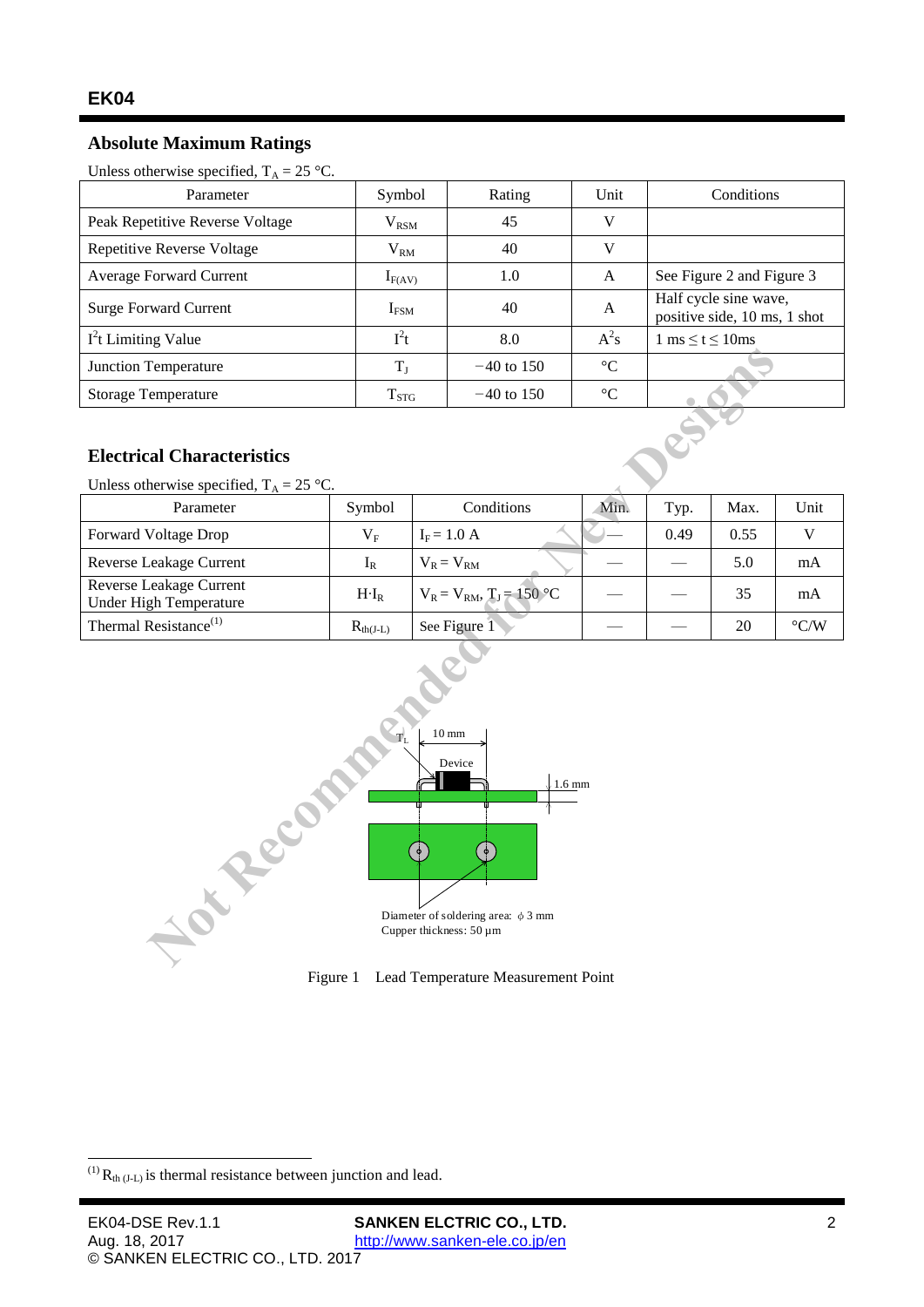### **Rating and Characteristic Curves**

<span id="page-2-1"></span><span id="page-2-0"></span>

Figure 4.  $V_F$  vs. I<sub>F</sub> Typical Characteristics Figure 5.  $V_R$  vs. I<sub>R</sub> Typical Characteristics

 $(2)$  See [Figure 1](#page-1-4) for the lead temperature measurement conditions.

-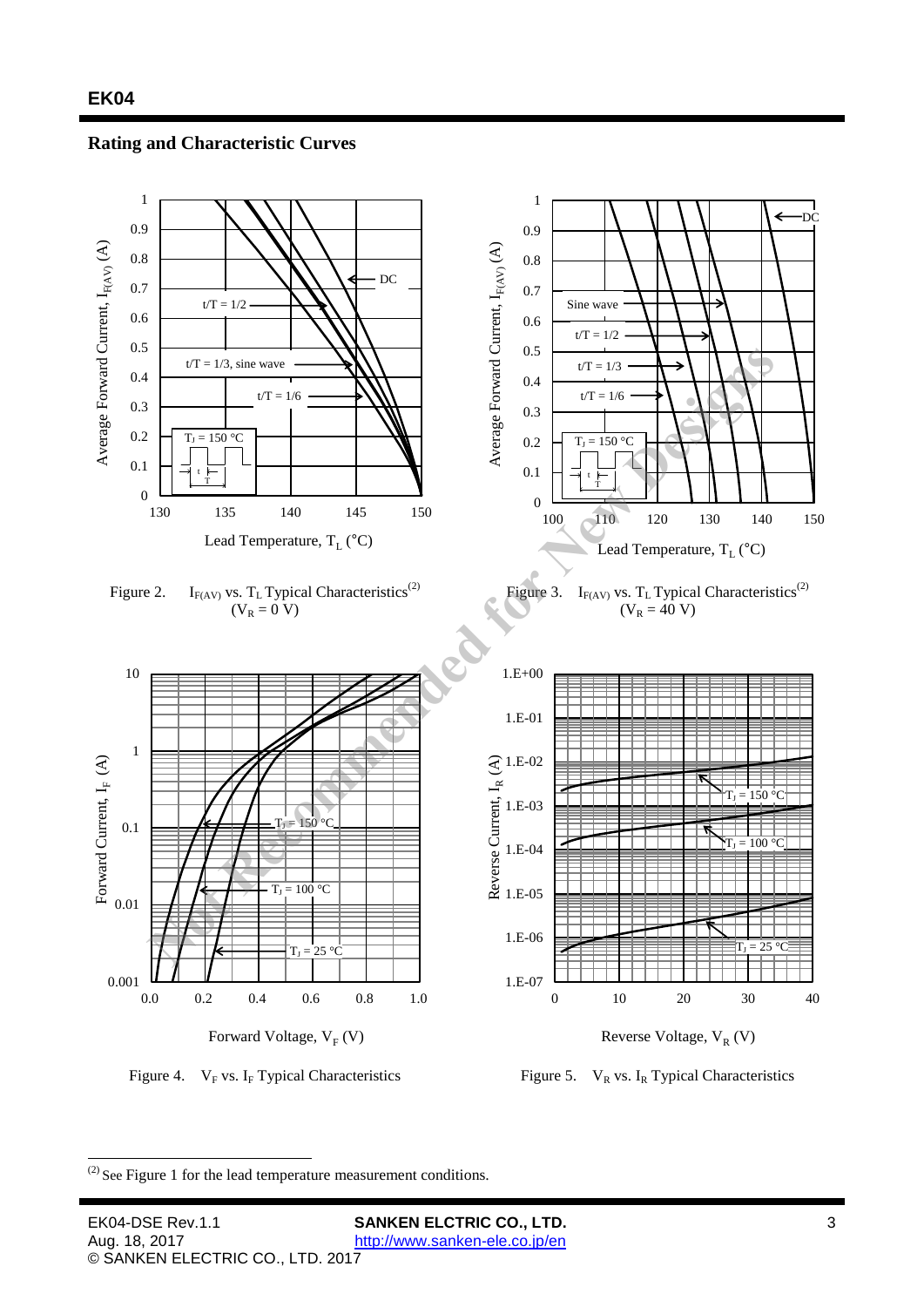## **Physical Dimensions**

 $\bullet$  **Axial** (φ2.7 × 5.0L / φ0.6)



#### **NOTES:**

- Dimensions in millimeters
- Bare leads: Pb-free (RoHS compliant)
- When soldering the products, it is required to minimize the working time, within the following limits: Flow:  $260 \pm 5$  °C /  $10 \pm 1$  s, 2 times
- Soldering Iron:  $380 \pm 10$  °C /  $3.5 \pm 0.5$  s, 1 time (Soldering should be at a distance of at least 1.5 mm from the body of the product.)

**Marking Diagram**